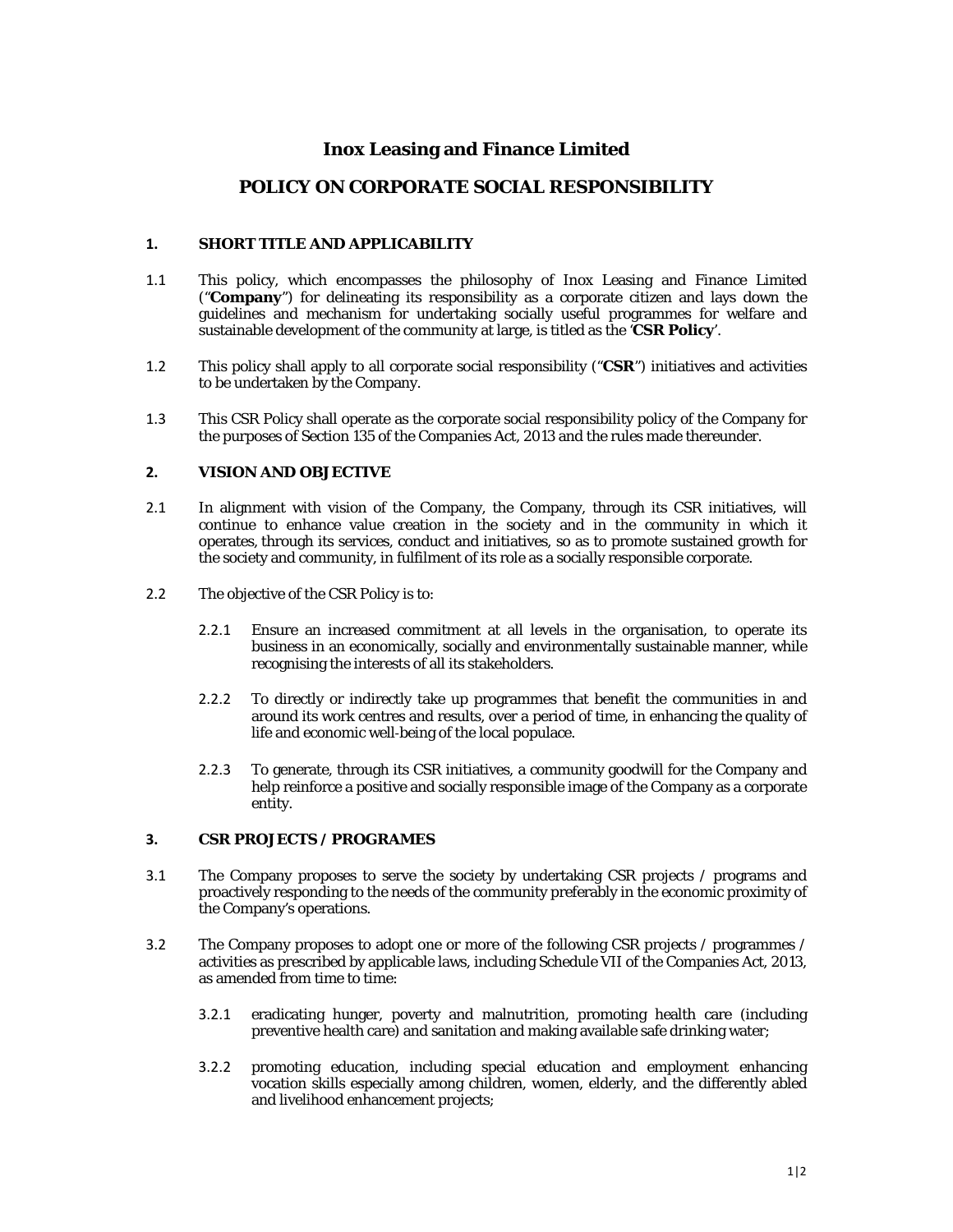- 3.2.3 promoting gender equality empowering women, setting up homes and hostels for women and orphans; setting up old age homes, day care centres and such other facilities for senior citizens and measures for reducing inequalities faced by socially and economically backward groups;
- 3.2.4 ensuring environmental sustainability, ecological balance, protection of flora and fauna, animal welfare, agroforestry, conservation of natural resources and maintaining quality of soil, air and water;
- 3.2.5 protection of national heritage, art and culture including restoration of buildings and sites of historical importance and works of art; setting up public libraries; promotion and development of traditional arts and handicrafts;
- 3.2.6 measures for the benefit of armed forces veterans, war widows and their dependents;
- 3.2.7 training to promote rural sports, nationally recognised sports, paralympic sports and Olympic sports;
- 3.2.8 contribution to the Prime Minister's National Relief Fund or any other fund set up by the Central Government for socio-economic development and relief and welfare of the Scheduled Castes, the Scheduled Tribes, other backward classes, minorities and women;
- 3.2.9 contributions or funds provided to technology incubators located within academic institutions which are approved by the Central Government; and

3.2.10 rural development projects.

3.3 The CSR activities shall be undertaken within the territory of the Republic of India.

#### **4. CSR COMMITTEE**

- 4.1 The CSR policy and programs shall be implemented, managed and supervised by the CSR committee appointed by the Board of Directors of the Company ("**CSR Committee**").
- 4.2 The CSR Committee shall comprise at least of such number of directors as is mandatorily required by applicable laws.
- 4.3 The CSR Committee of the Company shall comprise of three or more Directors, of which at least one should be an Independent Director (if applicable as per law).

#### **5. ROLES AND RESPONSIBILITIES OF THE CSR COMMITTEE**

The CSR Committee shall:

- 5.1 Decide the CSR Projects or Programs to be taken up by the Company either directly or through registered trust or registered society or a Company established by the Company or its holding or subsidiary of associate Company under Section 8 of the Act or otherwise.
- 5.2 Place before the Board the CSR projects or programs proposed to be taken up by the Company for approval, each year.
- 5.3 Oversee the progress of the CSR Projects or Programs rolled out under this Policy on a quarterly basis.
- 5.4 Define and monitor the Budgets for the carrying out the Projects or Programs.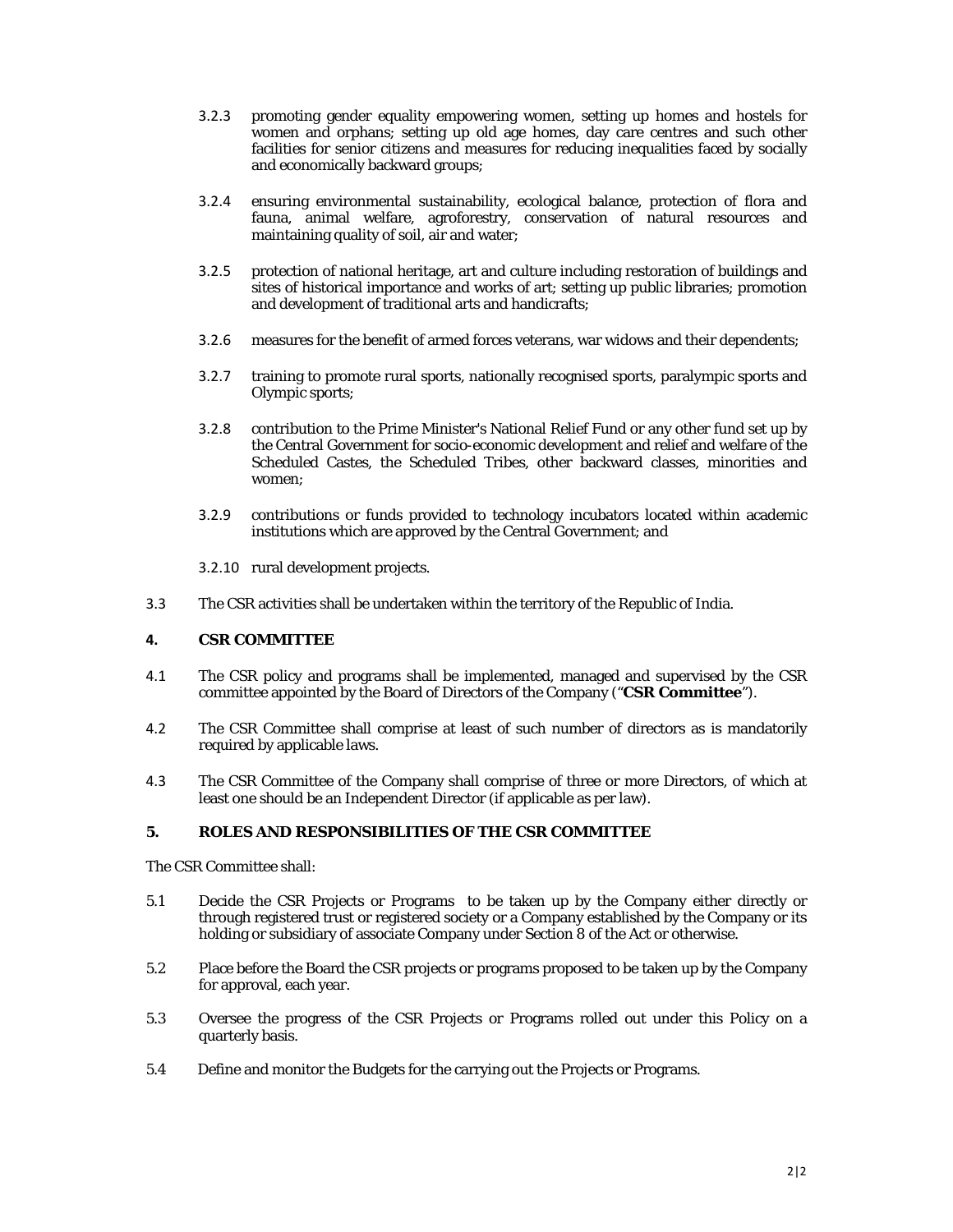- 5.5 Submit a Report to the Board of Directors on all CSR Activities undertaken during the Financial Year on quarterly basis and the CSR Policy of the Company shall be displayed on the Company's website.
- 5.6 Monitor and Review the implementation of the CSR Policy.

# **6. ROLE AND RESPOSIBILITIES OF THE BOARD**

- 6.1 The Board shall take into account the recommendations of the CSR Committee and provide appropriate instructions / directions to the CSR Committee when required.
- 6.2 The Board shall consider the CSR Policy formulated by the CSR Committee and approve the same with or without modifications, if required.
- 6.3 The Board shall ensure that activities included by the Company in the CSR Policy are in accordance with Schedule VII of the Act.
- 6.4 The Board shall consider the budgetary allocation proposed by the CSR Committee and approve the same with or without modifications, if required.
- 6.5 The Board shall ensure that the CSR activities undertaken by the Company are in accordance with the CSR Policy of the Company.
- 6.6 The Board shall monitor the CSR activities of the Company in accordance with its CSR Policy and the law.

# **7. FINANCIAL OUTLAY FOR CSR ACTIVITIES**

- 7.1 Every year, the Company shall with the approval of its Board of Directors make a budgetary allocation for CSR activities/ projects for the year. The budgetary allocation will be based on the profitability of the Company and the requirements of applicable laws.
- 7.2 The Company expects to spend the budgeted amount allocated for CSR activities/ projects planned for each financial year, within that year. If for any reason, the budget of a year remains unutilised, the same may be carried forward to the next year for expenditure on CSR activities, which were planned for implementation in the previous year, but could not be completed due to some reason. The CSR Committee and the Board of Directors will disclose the reasons for not being able to spend the entire budgeted amount on the CSR activities as planned for that year in the Annual Report of the Company.
- 7.3 Any surplus arising out of the CSR activities, projects or programs shall not form part of the business profits of the Company.

# **8. IMPLEMENTATION**

- 8.1 For effective implementation, long-term CSR plans will be broken down into medium-term and short-term plans. Each plan recommended by the CSR Committee should specify the CSR activities planned to be undertaken for each year, define the responsibilities of the designated authorities to be engaged in this task, and also prescribe the measurable and the expected outcome and social/ environmental impact of the CSR activities.
- 8.2 The Company recognises that the period of implementation of its long term CSR projects can extend over several years depending upon the expected outcomes/ impact thereof. While planning for such long term projects the CSR Committee would estimate the total cost of each project and recommend to the Board of Directors of the Company that the Company should commit such amount for long term expenditure till the completion of the project.
- 8.3 Each long term project will be broken up into annual targets and activities to be implemented sequentially on a yearly basis, and the budget would have to be allocated for the